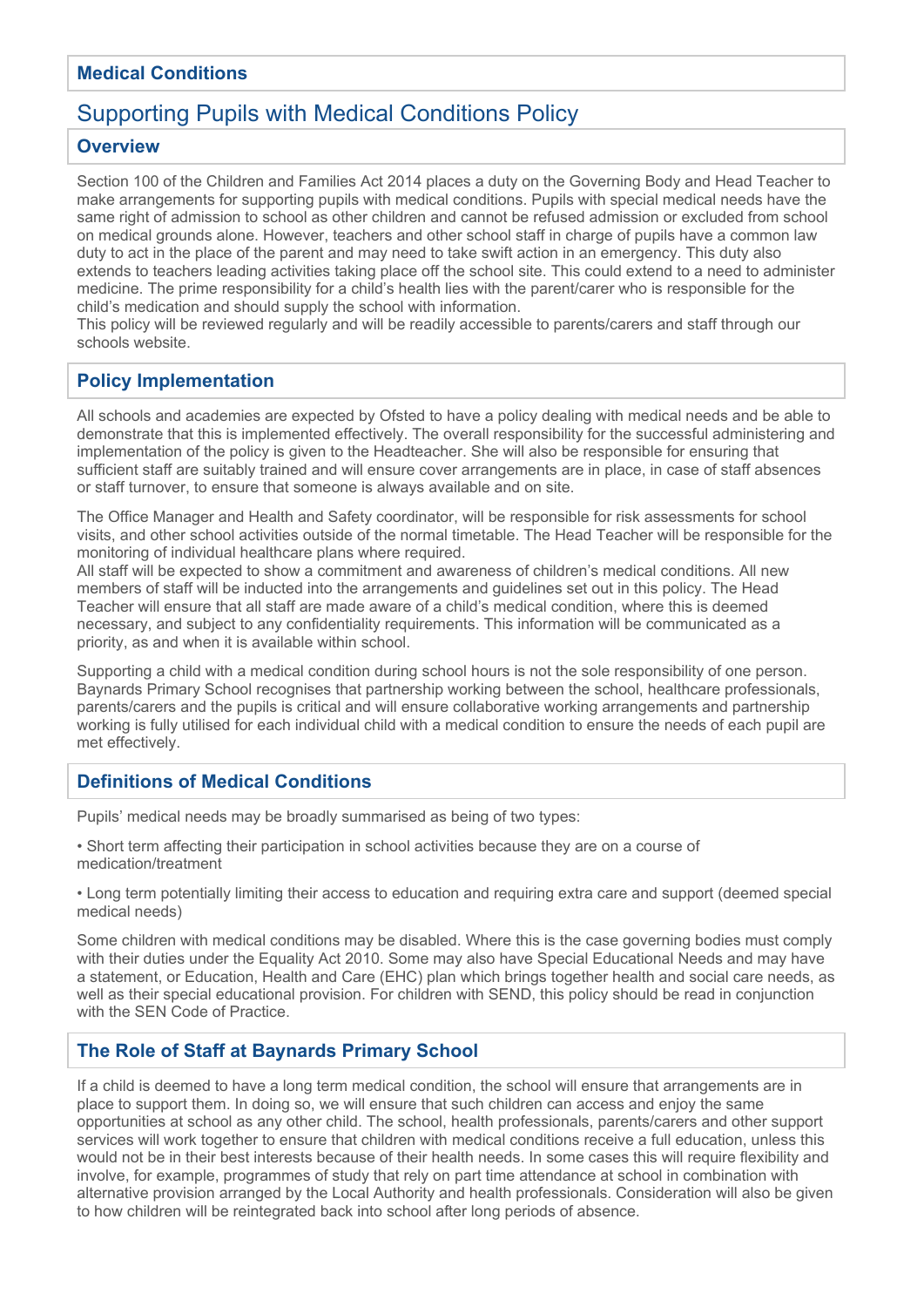Staff must not give prescription medicines or undertake health care procedures without appropriate training (updated to reflect any Individual Health Care Plans). At Baynards, we recognise that a First Aid certificate does not constitute appropriate training in supporting children with medical conditions. Healthcare professionals will provide training and subsequent confirmation of the proficiency of staff in a medical procedure, or in providing medication.

## **Procedures to be followed when notification is received that a pupil has a Medical Condition**

We will ensure that the correct procedures will be followed whenever we are notified that a pupil has a medical condition. The procedures will also be in place to cover any transitional arrangements between schools, the process to be followed upon reintegration or when pupil's needs change and arrangements for any staff training or support. For children starting at Baynards Primary School, arrangements will be in place in time for the start of the relevant school term. In other cases, such as a new diagnosis or children moving to Baynards Primary School mid-term, we will make every effort to ensure that arrangements are put in place within two weeks.

In making the arrangements, Baynards will take into account that many of the medical conditions that require support at school will affect quality of life and may be life threatening. We will also acknowledge that some will be more obvious than others. We will therefore ensure that the focus is on the needs of each individual child and how their medical condition impacts on their school life. We will ensure that arrangements give parents/carers and pupils confidence in the school's ability to provide effective support for medical conditions. The arrangements will show an understanding of how medical conditions impact on a child's ability to learn, as well as increase their confidence and promote self-care.

We will ensure that staff are properly trained to provide the support that pupils need. Baynards Primary School will ensure that arrangements are clear and unambiguous about the need to actively support pupils with medical conditions to participate in school trips and visits, or in sporting activities, and not prevent them from doing so. We will make arrangements for the inclusion of pupils in such activities, with any adjustments as required, unless evidence from a clinician, such as a GP, states that this is not possible. We will make sure that no child with a medical condition is denied admission or prevented from attending the school because arrangements for their medical condition have not been made. However, in line with our safeguarding duties, we will ensure that pupils' health is not put at unnecessary risk from, for example, infectious diseases. We will therefore not accept a child in school at times where it would be detrimental to the health of that child or the health of others.

The school does not have to wait for a formal diagnosis before providing support to pupils. In cases where a pupil's medical condition is unclear, or where there is a difference of opinion, judgements will be needed about what support to provide based on the available evidence. This would normally involve some form of medical evidence and consultation with parents/carers. Where evidence conflicts, some degree of challenge may be necessary to ensure that the right support can be put in place. Following the discussions an Individual Health Care Plan will be put in place.

Where a child has an Individual Health Care Plan, this should clearly define what constitutes an emergency and explain what to do, including ensuring that all relevant staff are aware of emergency symptoms and procedures. Other pupils in the school should know what to do in general terms, such as informing a teacher immediately if they think help is needed. If a child (regardless of whether they have an Individual Health Care Plan) needs to be taken to hospital, staff should stay with the child until the parent/carer arrives, or accompany a child taken to hospital by ambulance.

#### **Individual Health Care Plans**

Individual Health Care Plans will be written and reviewed by the SENCO and Head Teacher, but it will be the responsibility of all members of staff supporting the individual children to ensure that the Plan is followed. The class teachers will be responsible for the child's academic development and ensuring that they and their medical conditions are supported at school.

Individual Health Care Plans will help to ensure that the school effectively supports pupils with medical conditions. They will provide clarity about what needs to be done, when and by whom. They will often be essential, such as in cases where conditions fluctuate or where there is a high risk that emergency intervention will be needed. They are likely to be helpful in the majority of other cases too, especially where medical conditions are long term and complex. However, not all children will require one. The school, health care professional and parents/carers should agree, based on evidence, when a Health Care Plan would be inappropriate or disproportionate.

Individual Health Care Plans will be easily accessible to all who need to refer to them, while preserving confidentiality. Plans will capture the key information and actions that are required to support the child effectively. The level of detail within plans will depend on the complexity of the child's condition and the degree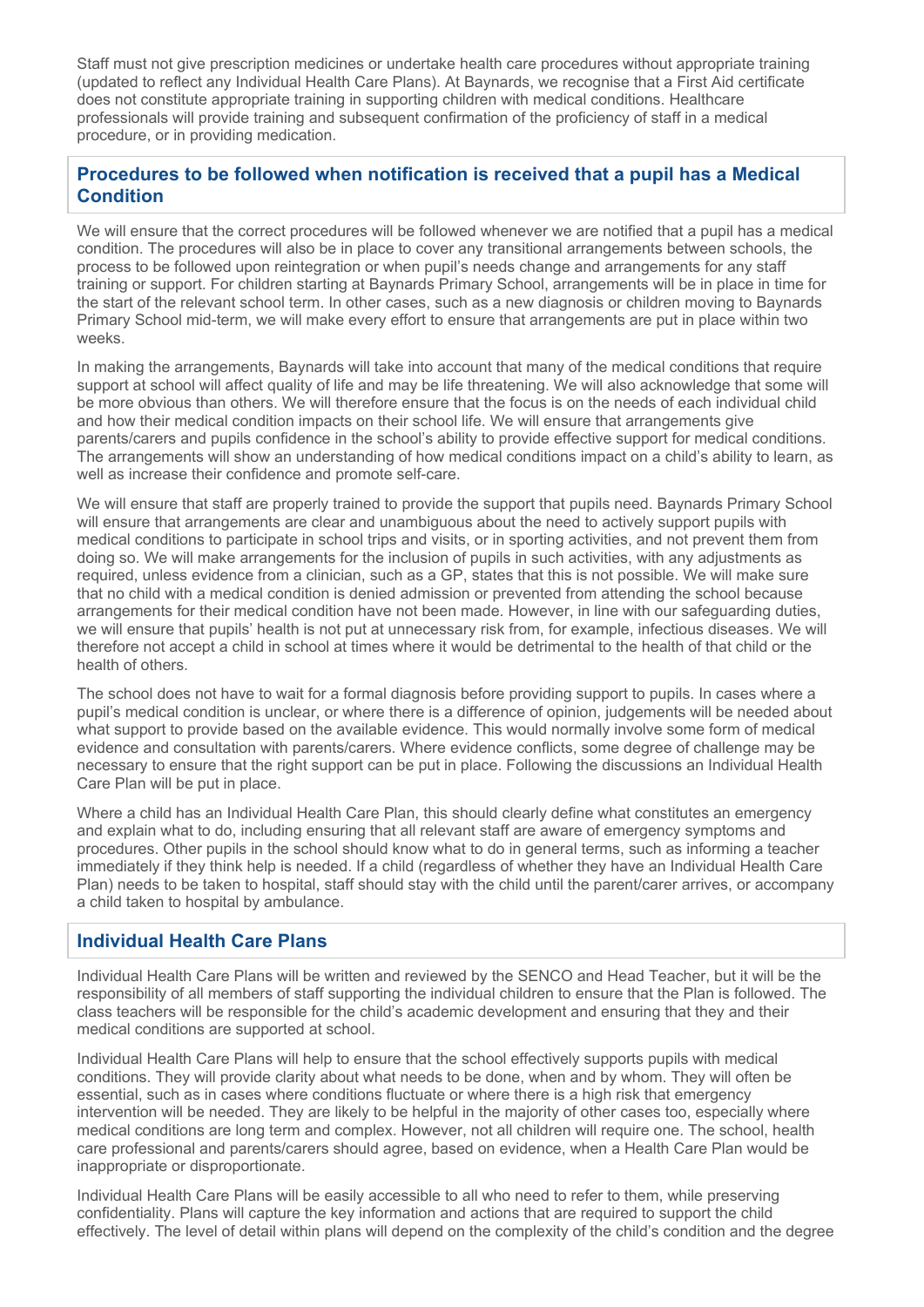of support needed. This is important because different children with the same health condition may require very different support. Where a child is SEN but does not have a statement or EHC plan, their SEN should be mentioned in their Individual Health Care Plan. Appendix A shows a template for the Individual Health Care Plan and the information needed to be included.

ndividual Health Care Plans (and their review) may be initiated, in consultation with the parent/carer, by a member of school staff or a health care professional involved in providing care to the child. The Individual Health Care Plan must be completed by the Lead Professional (usually the SENCO) with support from parents/carers, and a relevant health care professional who can best advise on the particular needs of the child. Pupils should also be involved whenever appropriate. The responsibility for ensuring the Plan is finalised and implemented rests with the Head Teacher.

The school will ensure that Individual Health Care Plans are reviewed at least annually or earlier if evidence is presented that the child's needs have changed. They will be developed and reviewed with the child's best interests in mind and ensure that the school assesses and manages risks to the child's education, health and social well-being and minimises disruption. Where the child has a SEN identified in a statement or EHC plan, the Individual Health Care Plan should be linked or become part of that statement or EHC plan.

Appendix A provides a template for the Individual Health Care Plan but it is a necessity that each one includes:

- The medical condition, its triggers, signs, symptoms and treatments
- The pupil's resulting needs, including medication (dose, side effects and storage) and other treatments, time, facilities, equipment, testing, access to food and drink where this is used to manage their condition, dietary requirements and environmental issues, for example, crowded/noisy conditions
- Specific support for the pupil's educational, social and emotional needs, for example, how absences will be managed, requirements for extra time to complete tests, use of rest periods or additional support in catching up with lessons, counselling sessions
- The level of support needed, (some children will be able to take responsibility for their own health needs), including in emergencies. If a child is self-managing their medication, this should be clearly stated with appropriate arrangements for monitoring
- Who will provide their support, their training needs, expectations of their role and confirmation of proficiency to provide support for the child's medical condition from a healthcare professional and cover arrangements for when they are unavailable
- Who in the school needs to be aware of the child's condition and the support required
- Arrangements for written permission from parents/carers for medication to be administered by a member of staff, or self-administered by the pupil during school hours
- Separate arrangements or procedures required for school trips or other school activities outside of the normal school timetable that will ensure the child can participate, for example, risk assessments
- Where confidentiality issues are raised by the parents/carers or child, the designated individuals to be entrusted with information about the child's condition
- What to do in an emergency, including whom to contact, and contingency arrangements. Some children may have an Emergency Health Care Plan prepared by their lead clinician that could be used to inform development of their Individual Health Care Plan.

### **The Child's Role in Managing their own Medical Needs**

If it is deemed, after discussion with parents/carers, that a child is competent to manage their own health needs and medicines, the school will encourage them to take responsibility for managing their own medicines and procedures. This will be reflected within their Individual Health Care Plan.

Wherever possible, children should be allowed to carry their own medicines and relevant devices or should be able to access their medicines for self-medication quickly and easily. E.g. Asthma pumps are kept in the classrooms. A spare pump can also be used in the school office; these will be stored in the school office, to ensure that the safeguarding of other children is not compromised. Baynards School does also recognise that children who can take their medicines themselves or manage procedures may require an appropriate level of supervision. If a child is not able to self-medicate then relevant staff should help to administer medicines and manage procedures for them.

If a child refuses to take medication or carry out a necessary procedure, staff should not force them to do so but instead follow the procedure agreed in the Individual Health Care Plan. Parents/carers should be informed, outside of the review, so that alternative options can be considered.

Managing Medicines at Baynards Primary School

The following are the procedures to be followed for managing medicines: